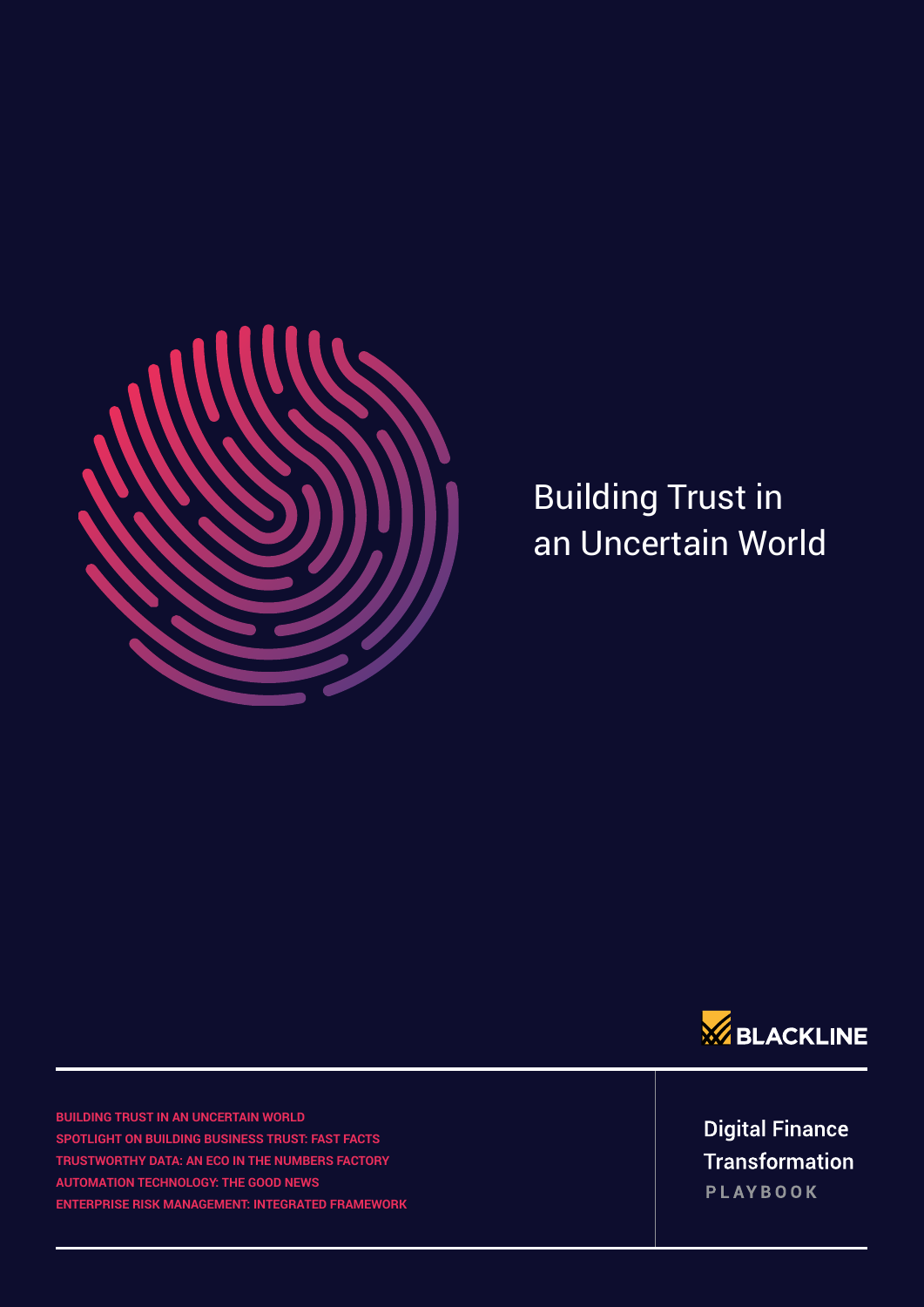**"Today's CFO wields more influence than ever before with top management, and is expected and encouraged to take on ever-greater tasks of leadership."** 

**―CFO EVOLUTION SURVEY, ARMANINO LLP**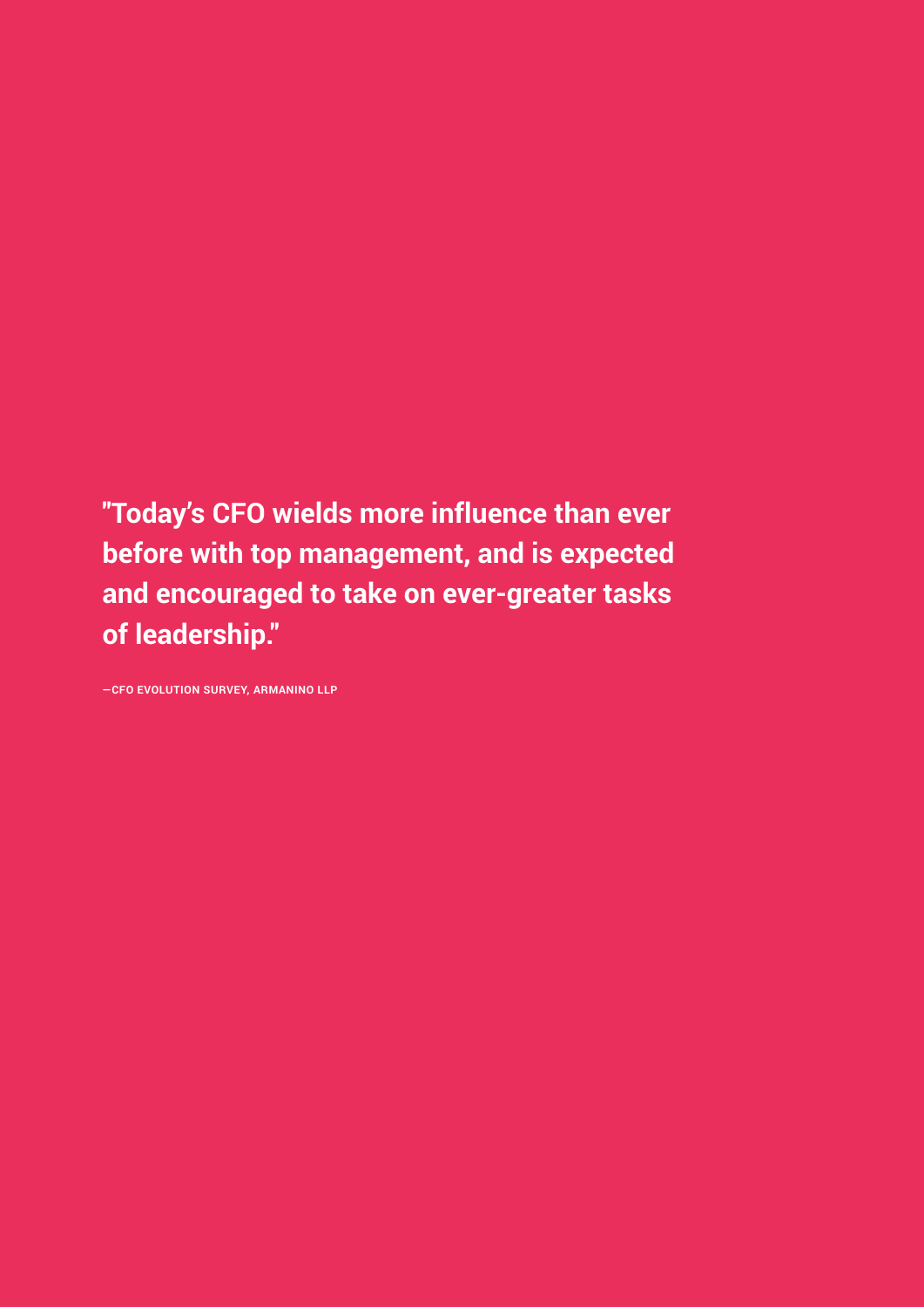## **Building Trust in an Uncertain World**

There's much about today's business to be admired: its ability to innovate, to stimulate economies, and to foster competition that leads to thought and leadership growth.

## **FAST FACTS**

**CAN BUSINESS BE TRUSTED?**

## **SPOTLIGHT** ON BUILDING BUSINESS TRUST

Building Trust in an Uncertain World

### **TRUST: A DIMINISHING ASSET**

People's trust in US companies dropped from 61% to 50% between 2014 and 2017.<sup>1</sup>

### **BUSINESS REPORTING EFFECTIVENESS IS CHALLENGED**

72% of CFO-level respondents say the need to align reporting with ever-changing accounting standards is affecting reporting effectiveness.2

1 2018 Edelman Trust Barometer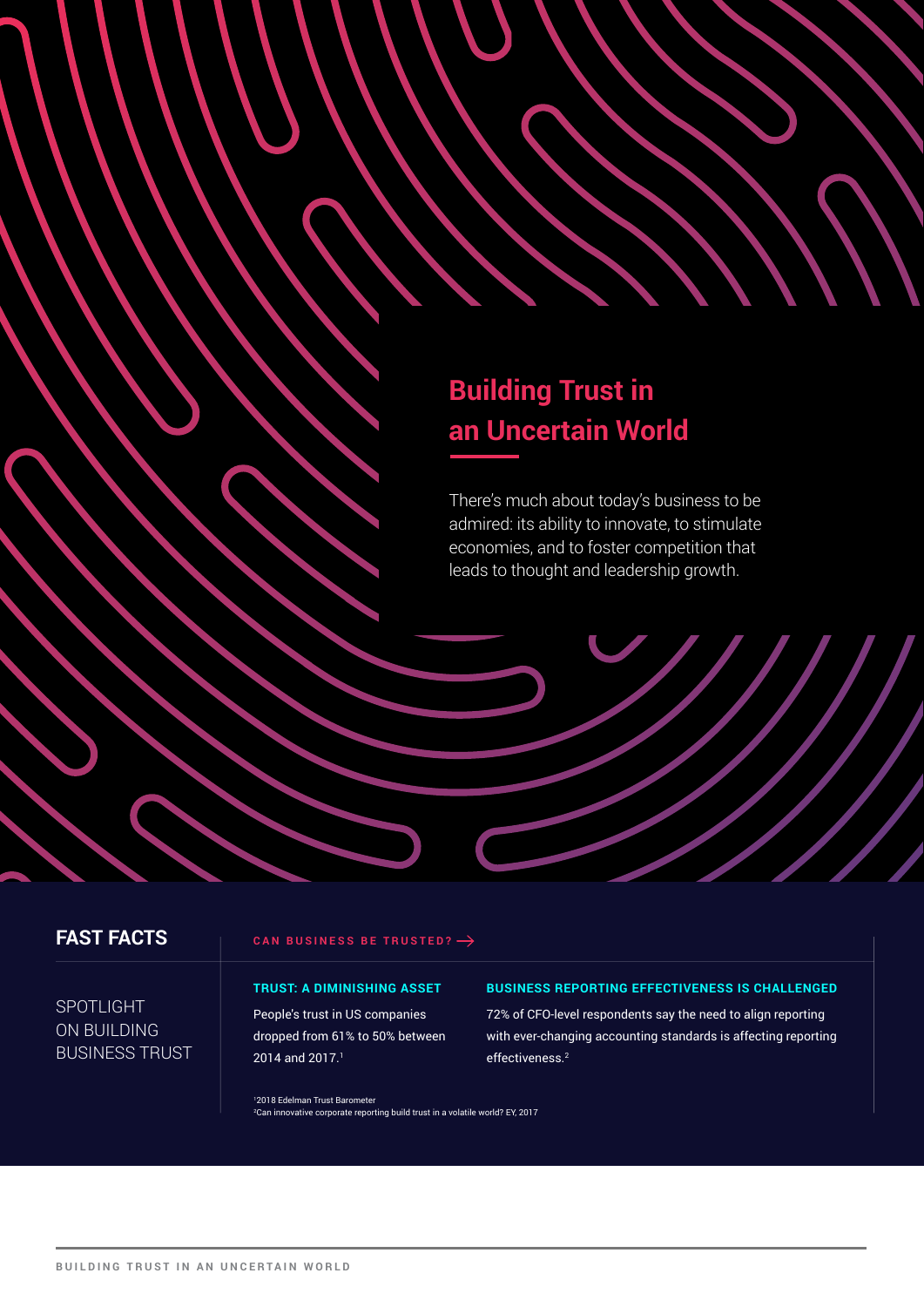Today's businesses suffer from a kind of credibility gap. That is, a lack of trust among the world's populations.

Mention Enron, WorldCom, or Lehman Brothers and thousands of people—including lawmakers and regulators—recall all too quickly how many lives can be damaged by the actions of a business run badly.

It's no surprise that business, and particularly big business, suffers in the eyes of the general population. Comprehensive

new controls were put in place following the Enron disaster. Enron and other scandals led to the passage of the Sarbanes-Oxley Act in 2002 and the creation of the PCAOB, the Public Company Accounting Oversight Board.

Yet a 2017 Gallup report shows that, since 2002, big business has been scoring about a 20 percent confidence rating. And it's not unusual to see newspaper opinion pages bemoaning

the lack of honesty among businesses.

As Karen Yeung, professor of law at the Dickson Poon School of Law, King's College London and the director of the Centre for Technology, Ethics, Law & Society noted in a 2015 New York Times op-ed, "Firms lack sufficient incentives to set, comply with, police, and punish violations of their own standards, and markets cannot ensure that firms will behave with integrity."3

**Firms lack sufficient incentives to set, comply with, police, and punish violations of their own standards, and markets cannot ensure that firms will behave with integrity.**

**―KAREN YEUNG, PROFESSOR OF LAW, KING'S COLLEGE LONDON**



### **CFOS WANT TECHNOLOGY TRANSFORMATION**

71% say that the future success of their company is dependent on their technology infrastructure.<sup>4</sup>

### **THE NEED FOR TRANSFORMATION IS CLEAR**

World-class finance organisations operate at 45% lower cost than their peer group.5

#### **MANY CFOS STILL TIED TO LEGACY SYSTEMS**

Just 40% of CFOs believe the financial close will be replaced by real-time reporting by 2030.<sup>6</sup>

"

3 "Very Few Businesses Can Be Trusted," Karen Yeung; New York Times, 11-10-15 4 *CFO Evolution 2.0: The Path To The Transformational CFO,* Armanino

5 *The Digital World-Class Finance Performance Advantage,* The Hackett Group, 2017 6 *Future of the Finance Function Survey 2017,* FSN, 2017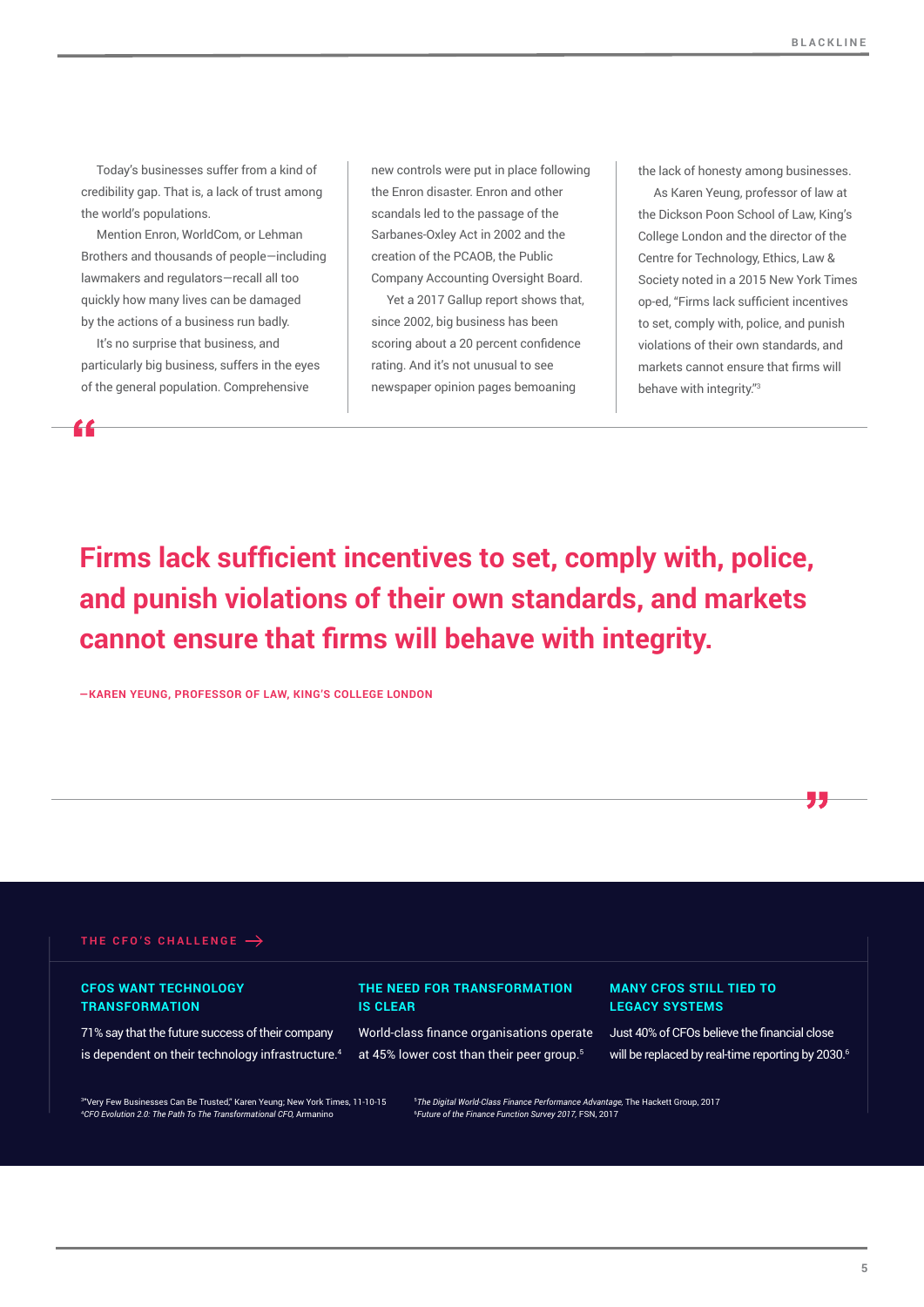

## **Trustworthy Data: An ECO in the Numbers Factory**

Trust in the numbers, the data produced by the invoices, payments, and expenses of any business, is not just an esoteric concept. It's as real as the extra costs—in dollars, time, and even reputation—that can be exacted when that data goes wrong.

Consider what can happen to an automobile maker when an error in design, say for a steering gearbox, travels undiscovered through assembly and into production. The error is finally discovered. The engineering group issues an engineering change order, or ECO. The production line, already underway, must be stopped. Costs mount as the plant stops production. Time is wasted, and the company's reputation may also suffer.

Accountants like to compare the accounting function to a numbers factory.

## **FAST FACTS**

### **SOLUTION: TECHNOLOGY TRANSFORMATION**

## SPOTLIGHT ON BUILDING BUSINESS TRUST

#### **CLOUD ACCOUNTING PROCESSES KEY TO FINANCE TRANSFORMATION**

82% of management accountants say cloud technology will make business processes more effective and efficient.<sup>7</sup>

## **CFOS MUST ENCOURAGE TECHNOLOGY INNOVATION**

60% say CFOs should play an active part in encouraging technology deployment and innovation.8

7 The Effects of Cloud Technology on Management Accounting and Decision Making, CIMA, 2015 8 Future of the Finance Function Survey 2017, FSN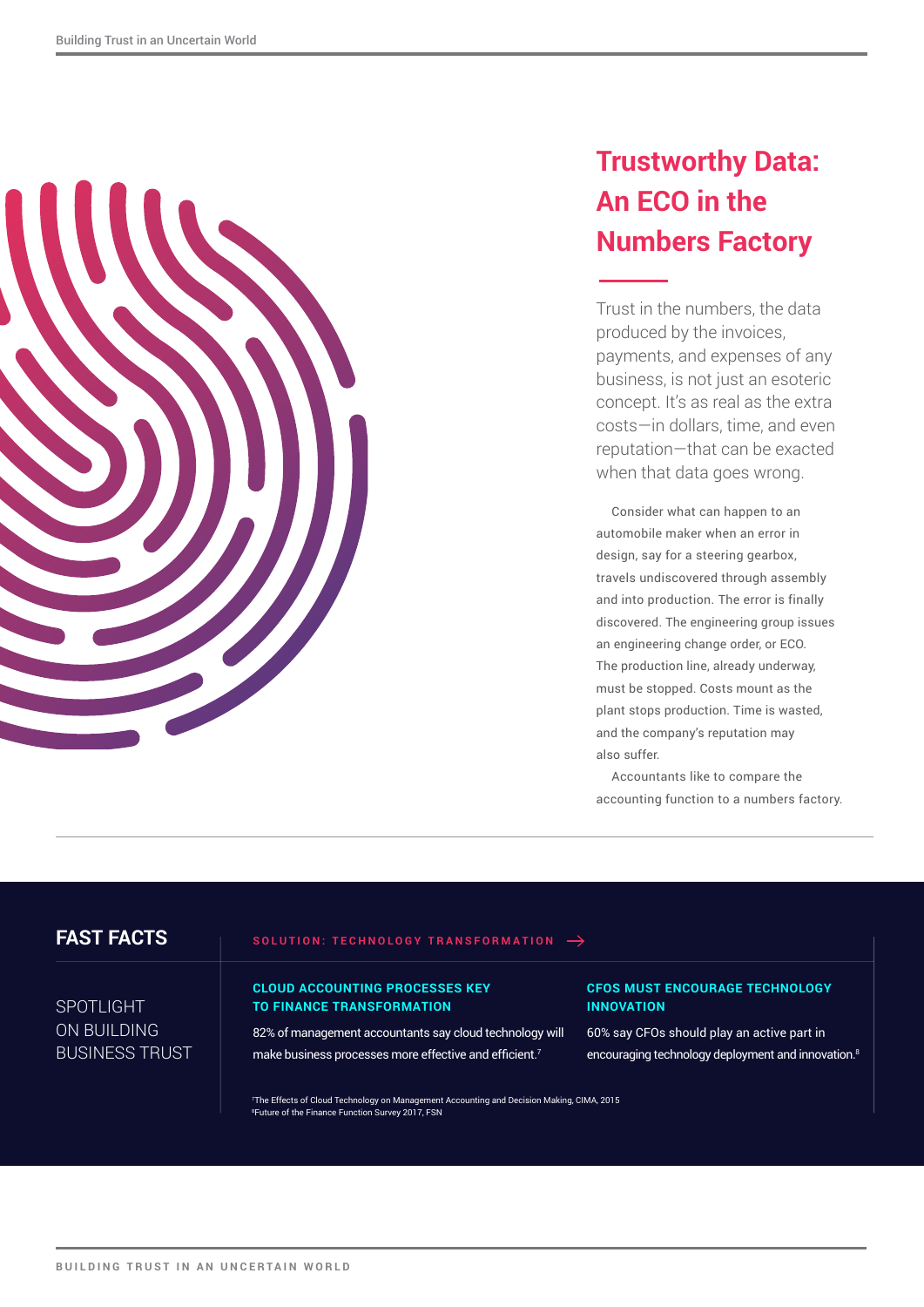The numbers (data) make up the disparate parts, and the accounting processes connect and form the numbers into larger components that go into the final products.

These are the quarter- and year-end financial statements, which are sent to "The Street."

If a material error in the numbers is propagated through to these reports, the resulting misstatement can do at least as much harm, in the cost of reputation, as the ECO did to the automaker.

For the Office of Finance, and for the enterprise, a material error in accounting can also incur some serious penalties. Accounting staff may have to redirect their efforts to find and correct the error or

errors. Ongoing processes may have to stop and wait for the corrections. Labour costs jump up; other reporting might be delayed; and the damage to the reputation of the company's officers can be, as the credit-card saying used to go, "priceless."

One of the world's largest independent accounting and consulting firms, Armanino LLP, published a 2016 study—its [CFO](http://www.armaninollp.com/about/cfo-evolution/)  [Evolution Benchmark Survey](http://www.armaninollp.com/about/cfo-evolution/)—to look at how the CFO can spend less time on accounting management and more time on strategic value. It shouldn't be surprising that five out of the six recommendations directly involve

technology and processes:

- 1. Standardise and improve processes
- 2. Drive improvement with technology
- 3. Provide effective KPIs
- 4. Integrate technology
- 5. Provide accurate forecasting
- 6. Support growth and expansion The survey also found that fully

94 percent of CFO respondents think they need better technology skills, and 64 percent are currently working on upgrading their skills. The challenge for the CFO is not just finding the time to learn, but how to best approach the quest for excellence in the numbers factory.



#### **AUTOMATION WILL REDEFINE THE FINANCE ROLE**

69% of CFOs say the finance leader role will change fundamentally as more finance tasks are automated.<sup>9</sup>

9 The DNA of the CFO: Is the future of finance new technology or new people? EY

"The challenge for the CFO is not just finding the time to learn, but how to best approach the quest for excellence in the numbers factory."

**―VENTANA RESEARCH: THE VALUE OF CONTINUOUS ACCOUNTING FOR BUSINESS**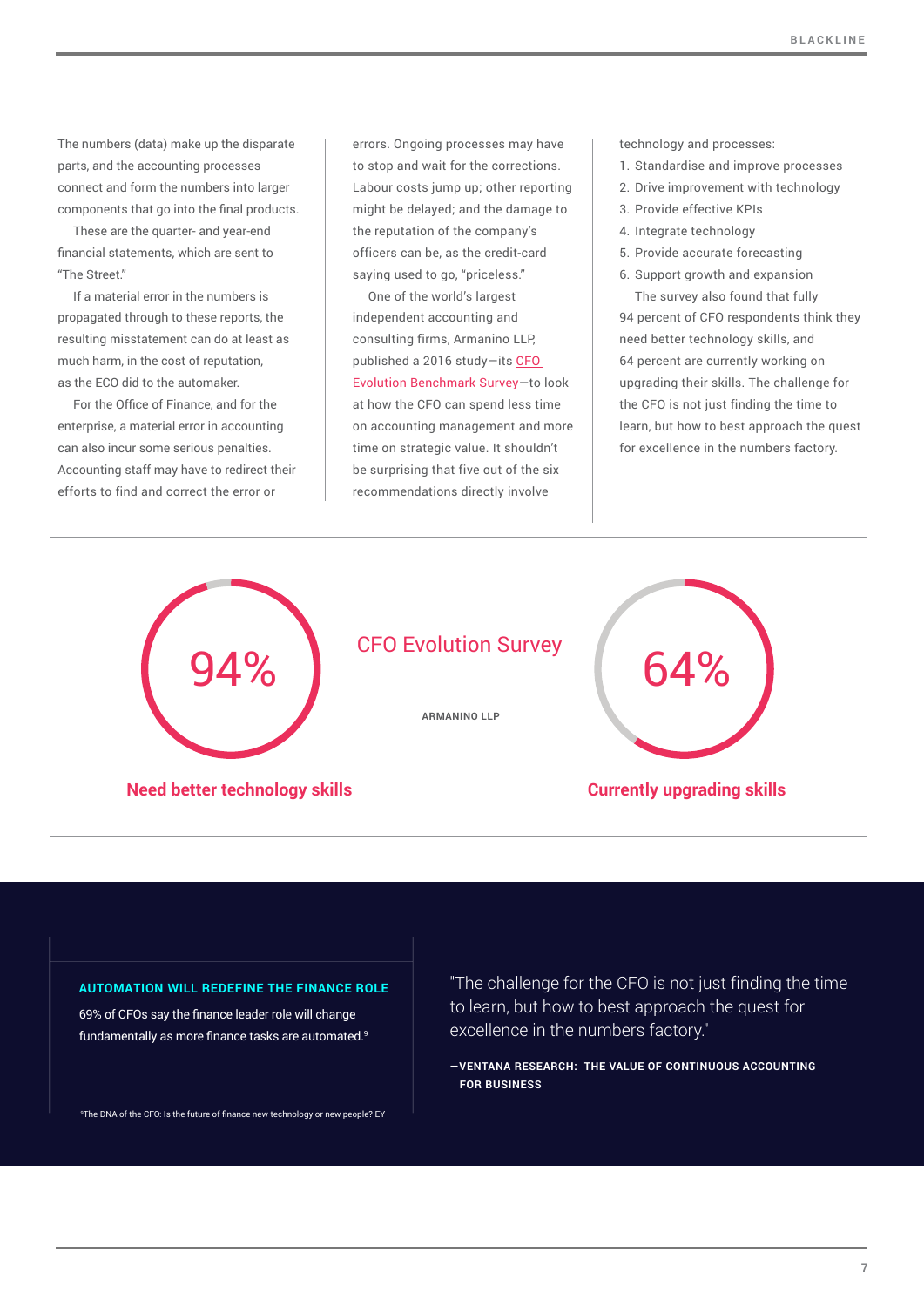## **Automation Technology: The Good News**

The CFO can play a major part in helping to avoid the mistakes that can lead to reporting errors. But a [2017](https://www.blackline.com/resources/whitepapers/the-future-of-the-finance-function-2017)  study of CFOs and senior [finance managers](https://www.blackline.com/resources/whitepapers/the-future-of-the-finance-function-2017) by FSN: The Modern Finance Forum, found that only 6% of respondents felt confident that they understand the different technologies available today, while only 31% think they "broadly" know what technologies are available.

Results like these may seem dire, but hope for improvement can also come from the new technologies themselves. For instance, much accounting automation technology can be implemented incrementally since it's made up of integrated modules.

**CFOs can make the best use of their time not by delving into the bits and bytes of every new product, but by understanding and evaluating new offerings according to their most important foundational technologies.**

Also, because most new development is now coming from cloud-based solutions, organisations don't have to run the risk or spend the time and capital necessary to install, test, and maintain new or dead-ended computer systems. And the better automation solutions feature "sandbox" platforms that let the organisation fully test the new modules before they take on production work.

CFOs can make the best use of their time not by delving into the bits and bytes of every new product, but by understanding and evaluating new offerings according to their most important foundational technologies.

Here's what CFOs should look for. **Unified Cloud Platform**

The quest to create quality trustworthy data must begin at the source. That is, the core automation platform itself.

Once data enters the platform database, that core data—consisting of everything from the accounting numbers themselves to their process algorithms and reporting structures should flow out to the various automation applications without alteration.

Changes that are made, and there are many during the day, will always be

## **SURVEY RESULTS**

FSN: THE MODERN FINANCE FORUM

**6%**  Confident in different technologies available

**31%**  Broadly know what technologies are available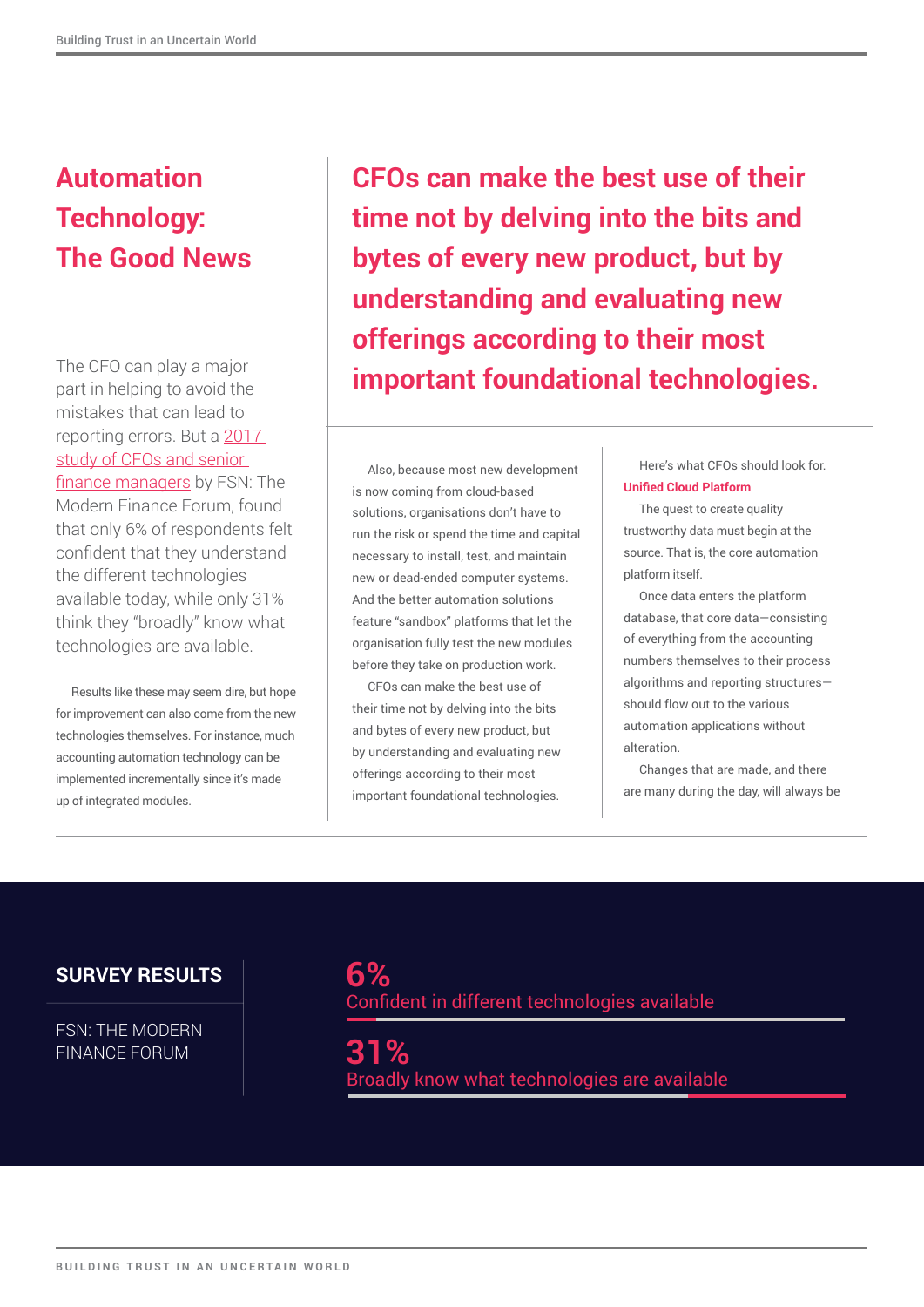## **In accounting automation, the unified cloud platform serves two essential purposes:**

- It guarantees that all applications and processes are working with the same core data. **1**
- It simplifies the process of adding newer components to the basic system; adding, say, transaction matching capability to an in-place account reconciliation application. **2**

reflected back in the core platform. The concept is similar to the design of data warehousing and business intelligence systems, where a "single version of the truth" serves as a dependable source of data at all times.

In accounting automation, the unified cloud platform serves two essential purposes:

- 1. It guarantees that all applications and processes are working with the same core data.
- 2. It simplifies the process of adding newer components to the basic system; adding, say, transaction matching capability to an in-place account reconciliation application. In non-unified systems, adding more capabilities may mean adding more complexity, therefore increasing chances of data or process errors.

### **Process Intelligence**

A singular benefit of accounting automation over manual, spreadsheet-based accounting lies in the ability to collect and make use of information gathered during the day's accounting activities.

Once collected, that information can be used in a multitude of ways. For instance, a basic process understanding allows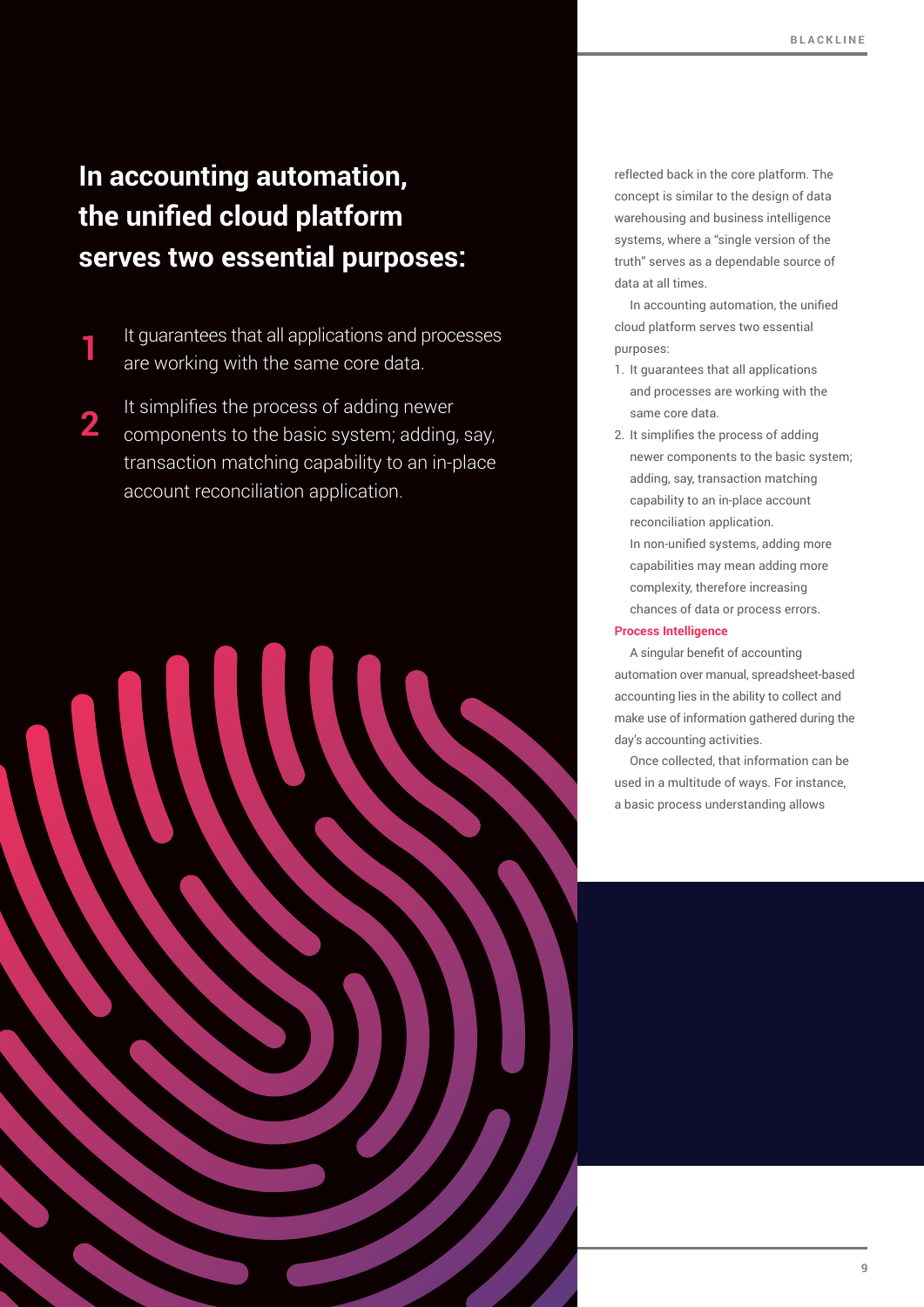managers to set rules—or activate preset rules—to prevent fraud or missed items. Examples are limits on transaction amounts, or segregation-of-duties safeguards that prevent the same person from serving multiple functions in the preparer-reviewer-approver cycle.

A higher level of intelligence and automation brings higher-level benefits. For example, intelligent workflows automate the review/approval processes to make sure statements are reviewed on time and by the correct personnel.

Even greater benefits can come from built-in process intelligence that measures the performance of the processes themselves, and can thus be used to create benchmark KPIs that drive continuous process improvement.

This pays significant dividends both in shortening close cycles and reducing process costs, and can go a long way in elevating "trust in finance" among company business units and non-finance executives.

It's also an essential element of Continuous Accounting. This is the process of evening out the traditional peaks and valleys that create extra stress and increase the chances for errors in conventional period-close activities.

### **Robust, Scalable Reporting Architecture**

So-called "big data" may be a blessing to analytics professionals. But the mounds of new data coming in from all parts of the enterprise can create serious challenges for the accountants, controllers, and CFOs who constantly look for ways to shrink—not expand their period closings.

Yet the rapid growth in data sources forces accountants, controllers, and

"

CFOs to maintain professional excellence with nary a hiccup. This is thanks in no small part to the burgeoning Internet of Things, as one example, and the inevitable growth in industry regulations as another.

Key to handling the growing volumes of data, and to handling it without error, is the robustness of the finance group's reporting methodology. It's well known that spreadsheets can't handle extra-

95

A visualisation capability helps the CFO share report results with others in the organisation, such as business unit managers and other executives. This can help propel the CFO toward taking more of a leadership stance in the company.

**A higher level of intelligence, and automation, brings higherlevel benefits. For example, intelligent workflows automate the review/approval processes to make sure statements are reviewed on time and by the correct personnel.**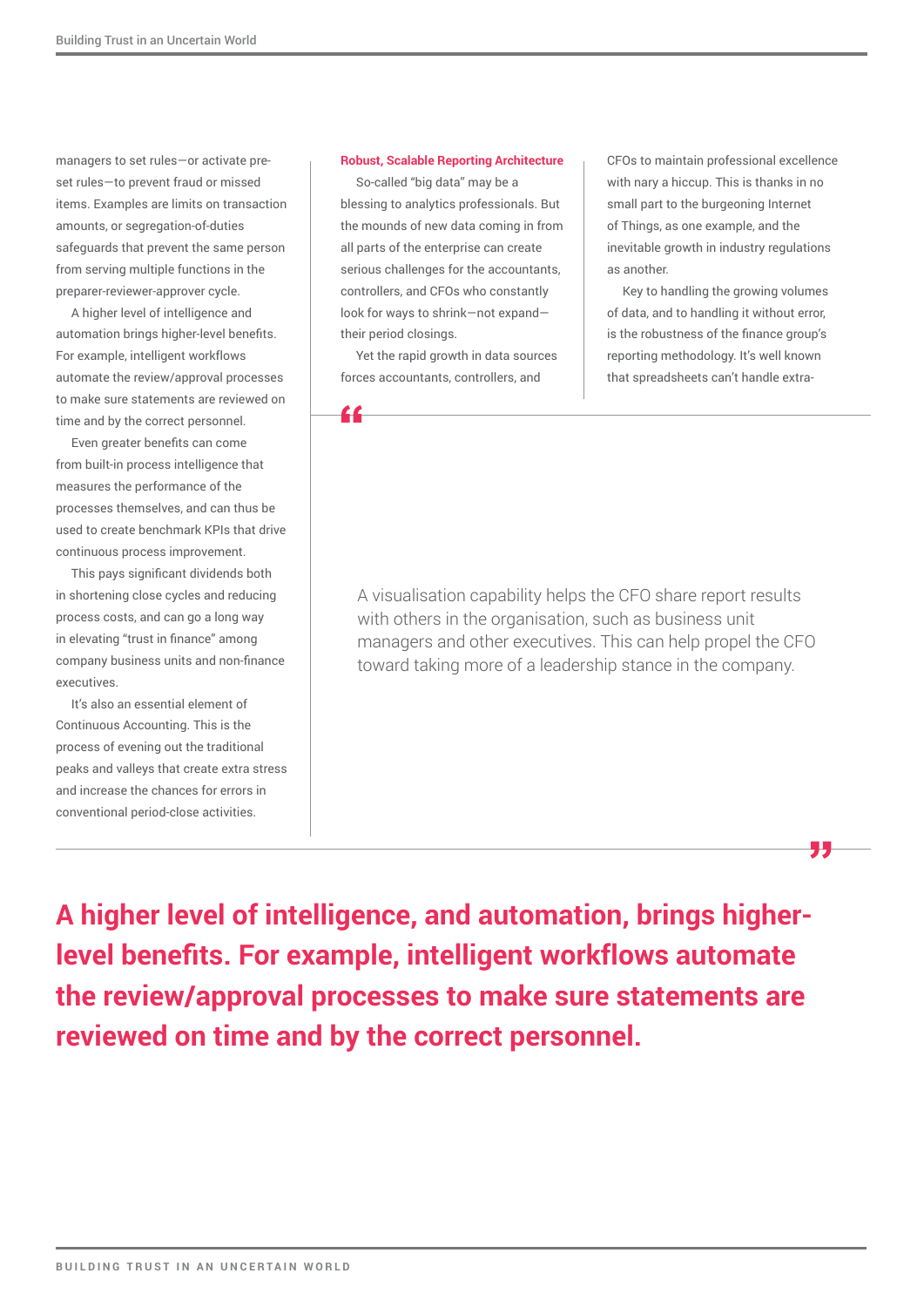large data sets; they tend to top out before 100,000 rows, for example.

This means that the user must dial up the data in sections, then add them together to get the full report. And a number of things can go wrong. The source data might change while the report is in progress, for instance. Or the user might introduce an error due to the constant swapping and handling of large data sets.

A similar danger applies to reporting products that require the user to exit the accounting application in order to start up a separate reporting tool. Moving data from one application to another carries inherent risks, all the more so when one is working with very large data sets. And again, the source may change.

Beyond these faults, the user is hardly encouraged to think creatively about what he or she might want to see in the report, or in a subsequent "what if" analysis.

Finally, the reporting architecture should deliver results in a clear, engaging way. Today's best reporting architectures use visualisation techniques to help users quickly absorb their meanings.

A visualisation capability helps the CFO share report results with others in the organisation, such as business unit managers and other executives. This can help propel the CFO toward taking more of a leadership stance in the company. **Bringing Clarity Into a World of Risk**

Taking over data management leadership will be a natural path forward for future CFOs. They will have the ability, the means, the staff, and most importantly: the trust of others.

They will then also have the opportunity to extend that trust outward, to confront the uncertainties of the future.